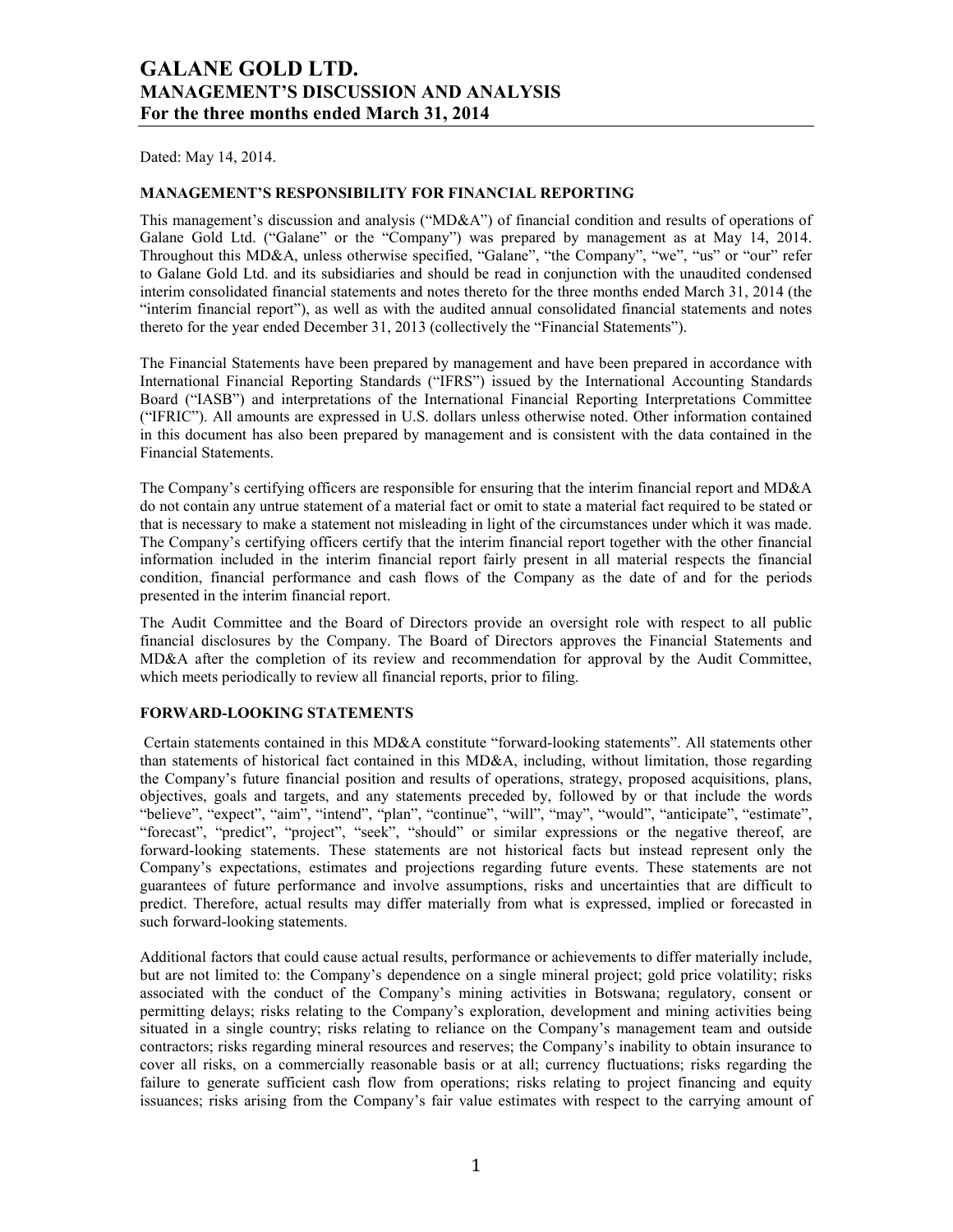#### **FORWARD-LOOKING STATEMENTS (continued…)**

mineral interests; mining tax regimes; risks arising from holding derivative instruments; the Company's need to replace reserves depleted by production; risks and unknowns inherent in all mining projects, including the inaccuracy of reserves and resources, metallurgical recoveries and capital and operating costs of such projects; contests over title to properties, particularly title to undeveloped properties; laws and regulations governing the environment, health and safety; operating or technical difficulties in connection with mining or development activities; lack of infrastructure; employee relations, labour unrest or unavailability; health risks in Africa; the Company's interactions with surrounding communities and artisanal miners; the Company's ability to successfully integrate acquired assets; the speculative nature of exploration and development, including the risks of diminishing quantities or grades of reserves; development of the Company's exploration properties into commercially viable mines; stock market volatility; conflicts of interest among certain directors and officers; lack of liquidity for shareholders of the Company; risks related to the market perception of junior gold companies; and litigation risk. See "Risks and Uncertainties" below. Management provides forward-looking statements because it believes they provide useful information to readers when considering their investment objectives and cautions readers that the information may not be appropriate for other purposes. Consequently, all of the forward-looking statements made in this MD&A are qualified by these cautionary statements and other cautionary statements or factors contained herein, and there can be no assurance that the actual results or developments will be realized or, even if substantially realized, that they will have the expected consequences to, or effects on, the Company. These forward-looking statements are made as of the date of this MD&A and the Company assumes no obligation to update or revise them to reflect subsequent information, events or circumstances or otherwise, except as required by law.

The forward-looking statements in this MD&A are based on numerous assumptions regarding the Company's present and future business strategies and the environment in which the Company will operate in the future, including assumptions regarding gold prices, business and operating strategies, and the Company's ability to operate on a profitable basis.

### **CORPORATE OVERVIEW**

The Company's principal business activities are the exploration for, development of, and operation of gold mining properties. The Company operates through its wholly-owned subsidiary, Galane Gold Mines Ltd. ("GGM"), which in turn operates a producing mine, and has the rights to certain mineral exploration tenements (the producing mine and mineral exploration tenements collectively, the "Mupane Property") located in the Republic of Botswana ("Botswana") through subsidiaries located in Botswana. The common shares in the capital of the Company (the "Common Shares") have been listed for trading on the TSX Venture Exchange under the symbol "GG" since September 6, 2011.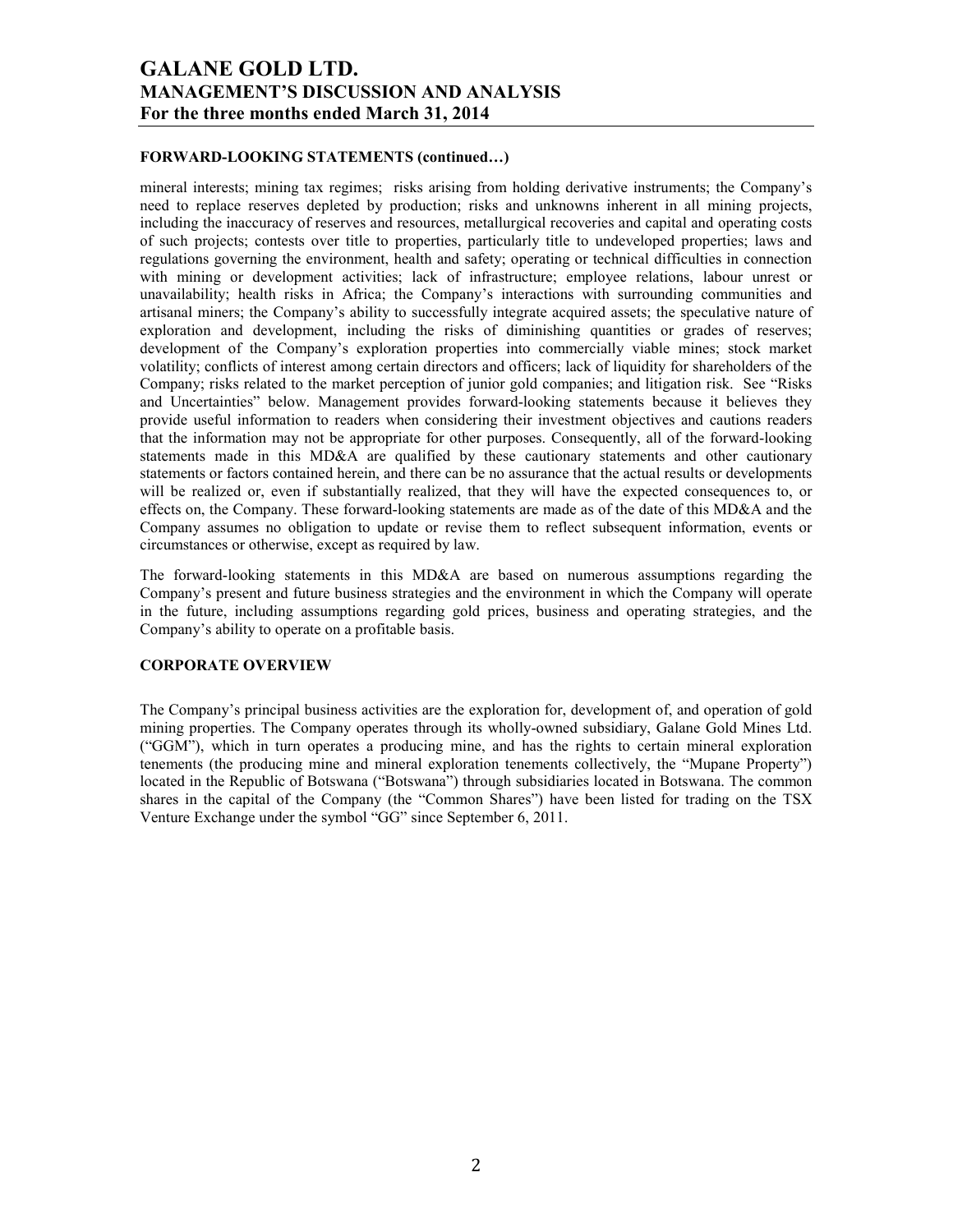## **OUTLOOK**

The Company continues to carry out its improvement and exploration plan in Botswana, with a focus on the optimisation of the mining operations and the expansion of the resource base.

The Company intends to utilize the following resources during the remainder of 2014:

- Tholo Pit this ore is of a higher grade than other high volume ore sources available to the Company at this time and thus has the effect of increasing the process plant head grade. Mining activity from the Tholo pit is anticipated to finish in the third quarter of 2014 as we look to change our mining method to access more ore at the bottom of the pit. Due to the high volumes of ore mined, at the end of the pit life, it is expected that some of the ore mined will be stockpiled for feed throughout 2014.
- Tailings the Company has identified several high grade tailing dumps that are a result of historic mining activity. The deposits are within the Company's current licenses and we intend to utilize the deposits to supplement the feed to the plant to increase the volume processed. It is envisaged that we will continue to supplement feed with tailings material.
- Tau Underground the infrastructure required to commence underground mining at Tau is complete. The Company has minimized the capital requirement so that the project was internally funded. It is expected that we will start processing ore from Tau during the second quarter of 2014.
- Tawana Pit as part of the venting required for Tau Underground we have designed an exit through the existing Tawana Pit. The pit cut back and underground development drive to achieve the ventilation design parameters will expose and provide additional oxide ore during 2014.
- High Grade Small Deposits the Company has identified several high grade small deposits around our existing operations which we have utilized when we have had spare mining capacity and will continue to utilize during 2014 to increase the grade of the plant feed.
- Golden Eagle we commenced mining again in 2014 after redesigning the pit to take into account a lower gold price.
- Low Grade Stockpiles we have completed test work on screening the low grade stockpiles by particle size. This work has shown that the majority of the high grade ore is in the material sized at less than 40mm. We intend, currently, to commence screening the material in 2014 and supplement feed to the plant throughout 2014 and 2015 with the material less than 40mm in size.

This mine plan is subject to change according to the prevailing gold price whereby the Company will adopt the appropriate plan for that prevailing gold price environment.

The Company's processing plant continues to focus on on-going stabilisation and optimisation of the processing operations. Particular areas of focus include:

- Civil works have been completed on a new cyanide area which will enable the Company to use either liquid or solid cyanide. An automated dosing system has been introduced which will be integrated with the new cyanide plant with the effect of reducing costs through more efficient dosing.
- A more efficient method of introducing oxygen into the CIL process has been decided and work has commenced on constructing a concentrate pre-oxidation circuit. The objective is to oxidize the refractory ore through oxygen injection into a high shear reactor which will improve the recovery of the sulphide ore and reduce costs.
- Planning work is ongoing on introducing a gravity concentrating circuit into the plant to concentrate free gold before leaching is initiated. This is in response to positive results received on the recovery of free gold from our existing ore resources.

The Company's current exploration program which covered 2012 and 2013 is effectively complete. The program is now moving to focus on identifying new high grade small deposits on the Company's existing mining licenses.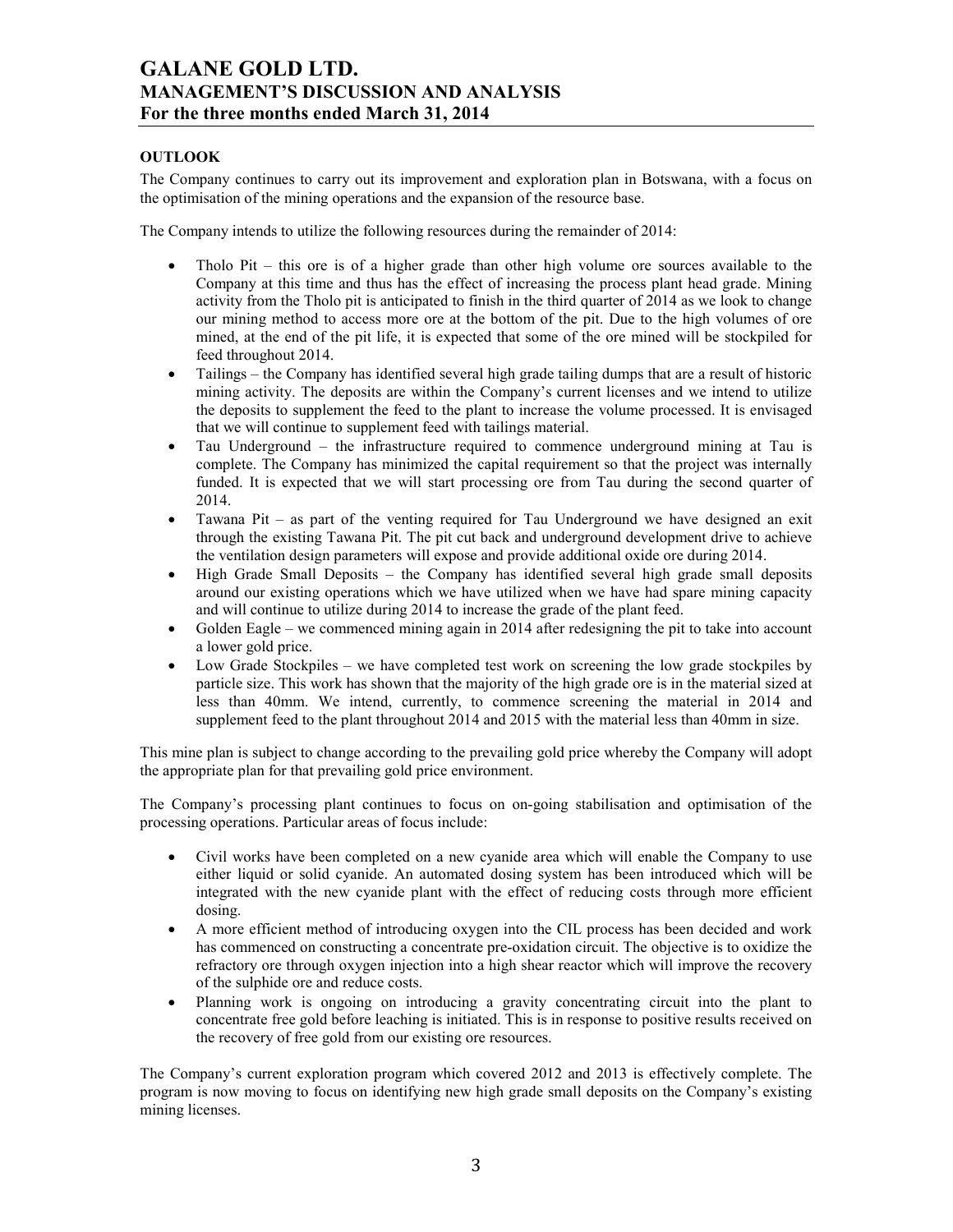## **DISCUSSION OF OPERATIONS**

#### *For the three months ended March 31, 2014*

The following is an analysis of the Company's operating results for the three months ended March 31, 2014 ("Q1 2014"). For mining operations, processing and financial information, comparisons with the three months ended March 31, 2013 ("Q1 2013") have been provided.

## *Operating activity:*

Commentary regarding the Company's operating activity during Q1 2014 follows:

### *Mining*

The following table sets forth certain key mining statistics for the Mupane Property:

|                               |               | 2014           |         |           | 2013           |                |           |
|-------------------------------|---------------|----------------|---------|-----------|----------------|----------------|-----------|
|                               |               | Q <sub>1</sub> | Q4      | Q3        | Q <sub>2</sub> | Q <sub>1</sub> |           |
| Tholo                         | Ore $(t)$     | 102,071        | 181,567 | 171,643   | 137,451        | 84,435         | 575,096   |
|                               | Grade $(g/t)$ | 2.19           | 2.25    | 2.08      | 2.11           | 2.30           | 2.17      |
|                               | Waste (t)     | 816,759        | 845,429 | 1,300,705 | 1,354,077      | 1,717,427      | 5,217,638 |
| Golden Eagle                  | Ore (t)       | 1,106          |         | 5,483     | 85,959         | 47,267         | 138,709   |
|                               | Grade $(g/t)$ | 1.58           |         | 1.50      | 1.41           | 1.58           | 1.47      |
|                               | Waste (t)     | 369,729        | 62,523  | 6,856     | 847,311        | 902,695        | 1,819,385 |
| High Grade Small Deposits and | Ore $(t)$     | 993            | 34,323  | 22,320    |                |                | 56,643    |
| <b>Tailings</b>               | Grade $(g/t)$ | 4.04           | 1.40    | 1.40      |                | ۰              | 1.40      |
|                               | Waste (t)     | 5,187          |         |           |                |                |           |

The Company has operated three mining operations at the Mupane Property during 2014. They are:

- Tholo in Q1 2014, the volume of ore mined at Tholo increased to 102,071 tonnes at 2.19 grams per tonne ("g/t") (Q1 2013 – 84,435 tonnes at 2.30 g/t) and the stripping ratio decreased to 8.00  $(Q1 2013 - 20.34)$ . The stripping ratio should continue to decrease to the end of the Tholo pit mine plan in Q3 2014.
- Golden Eagle during Q2 2013 the Company adopted a new mine plan reflective of a significantly reduced gold price and as a result mining at Golden Eagle was stopped consistent with the then previously disclosed business risk mitigation plan. Upon completion of its five year plan the Company recommenced mining in Q4 2013 on a reduced pit size to reflect the current gold price. The initial mining has concentrated on pre-stripping so that ore can be accessed in Q2 2014. In Q1 2013, total production for the quarter was affected by mining contractor availability as the mining was ramped up before the closure of the pit.
- High Grade Small Deposits during Q1 2014 the Company used spare mining capacity to mine a small resource on its Shashe Mining License to increase the grade of the plant feed. No such mining was carried out in Q1 2013.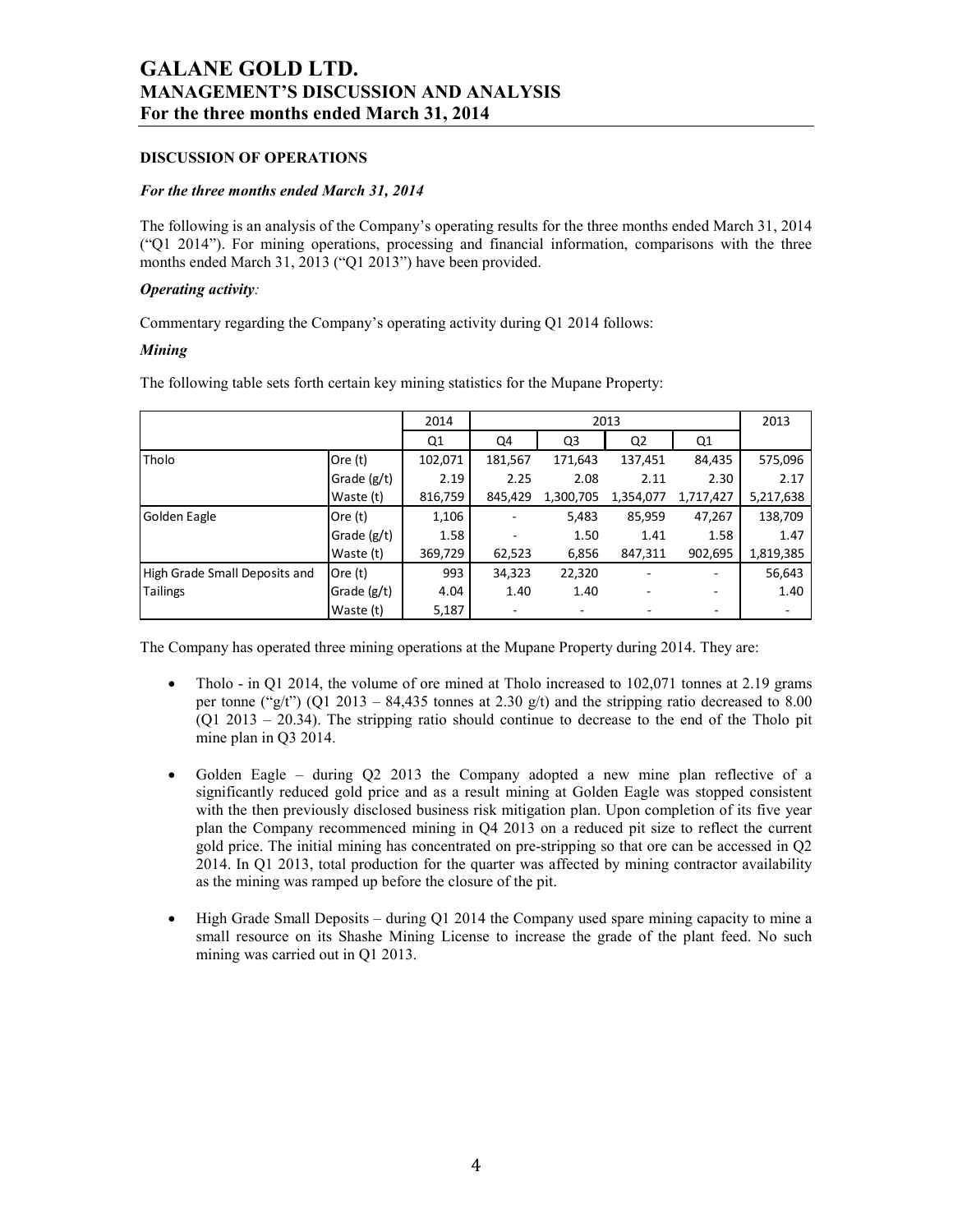## **DISCUSSION OF OPERATIONS (continued…)**

#### *Processing*

The following table sets forth certain key processing statistics at the Mupane Property:

|                       | Q1    | Q4     | Q3    | Q <sub>2</sub> | Q1    |
|-----------------------|-------|--------|-------|----------------|-------|
|                       | 2014  | 2013   | 2013  | 2013           | 2013  |
| Ore milled (000 t)    | 188   | 225    | 219   | 229            | 213   |
| Head grade (g/t)      | 1.96  | 2.08   | 1.68  | 1.65           | 1.36  |
| Recovery (%)          | 78.8% | 78.8%  | 84.0% | 78.0%          | 79.7% |
| Gold production (oz.) | 9,346 | 11.853 | 9.941 | 9.530          | 7,430 |

Gold production in Q1 2014 was 9,346 ounces compared to 7,430 ounces in Q1 2013. The grade in Q1 2014 of 1.96 g/t was higher than the grade in Q1 2013 and the recovery similar in both quarters. In Q1 2014, a higher proportion of the ore milled was from Tholo which has a high grinding index. As a result, the amount of ore that could be milled was reduced.

#### *Revenue and earnings from mining operations*

The table below outlines the revenue and earnings from mining operations on a total dollar basis, and on a per ounce of gold sold basis:

|                                                                      | O1 2014      | O <sub>4</sub> 2013 | O3 2013                        | O <sub>2</sub> 2013 |
|----------------------------------------------------------------------|--------------|---------------------|--------------------------------|---------------------|
| Revenue (000)                                                        | 12,437<br>\$ | \$<br>13,761        | \$<br>13,848                   | 14,044<br>\$        |
| Gold sold (oz.)                                                      | 9,596        | 10,789              | 10,310                         | 10,405              |
| Earnings<br>from<br>(Loss)<br>mining operations $(000)$              | \$<br>2,578  | \$<br>4,694         | \$<br>(1,096)                  | \$<br>(23,767)      |
| mining<br>Earnings<br>from<br>operations $(\frac{6}{\alpha}z)^{(1)}$ |              |                     |                                |                     |
| Operating<br>cash<br>cost                                            | \$<br>269    | \$<br>435           | \$<br>$\overline{\phantom{0}}$ | \$                  |
| excluding<br>rovalties<br>$(\frac{\csc(1)}{2})^{(1)}$                | \$<br>764    | S<br>786            | \$<br>1,180                    | \$<br>1.449         |

|                                                                     | Q1 2013                  | Q4 2012     | Q3 2012 | O <sub>2</sub> 2012 |  |
|---------------------------------------------------------------------|--------------------------|-------------|---------|---------------------|--|
| Revenue (000)                                                       | \$                       | \$          | \$      | \$                  |  |
|                                                                     | 12,167                   | 14,208      | 19,342  | 22,451              |  |
| Gold sold (oz.)                                                     | 7,466                    | 8,362       | 11,473  | 14,024              |  |
| (Loss) Earnings from                                                | \$                       | \$          | \$      | \$                  |  |
| mining operations (000)                                             | (4,113)                  | (2,033)     | 6,320   | 1,773               |  |
| Earnings from mining                                                | \$                       | \$          | \$      | \$                  |  |
| operations $(\frac{6}{\alpha}z)^{(1)}$                              | $\overline{\phantom{a}}$ | ٠           | 551     | 126                 |  |
| Operating cash cost<br>excluding royalties<br>$({\rm S}/oz.)^{(1)}$ | \$<br>1,643              | \$<br>1,541 | 980     | \$<br>1,172         |  |

**Note:** (1) Earnings from mining operations per ounce and operating cash cost excluding royalties per ounce are non-GAAP measures.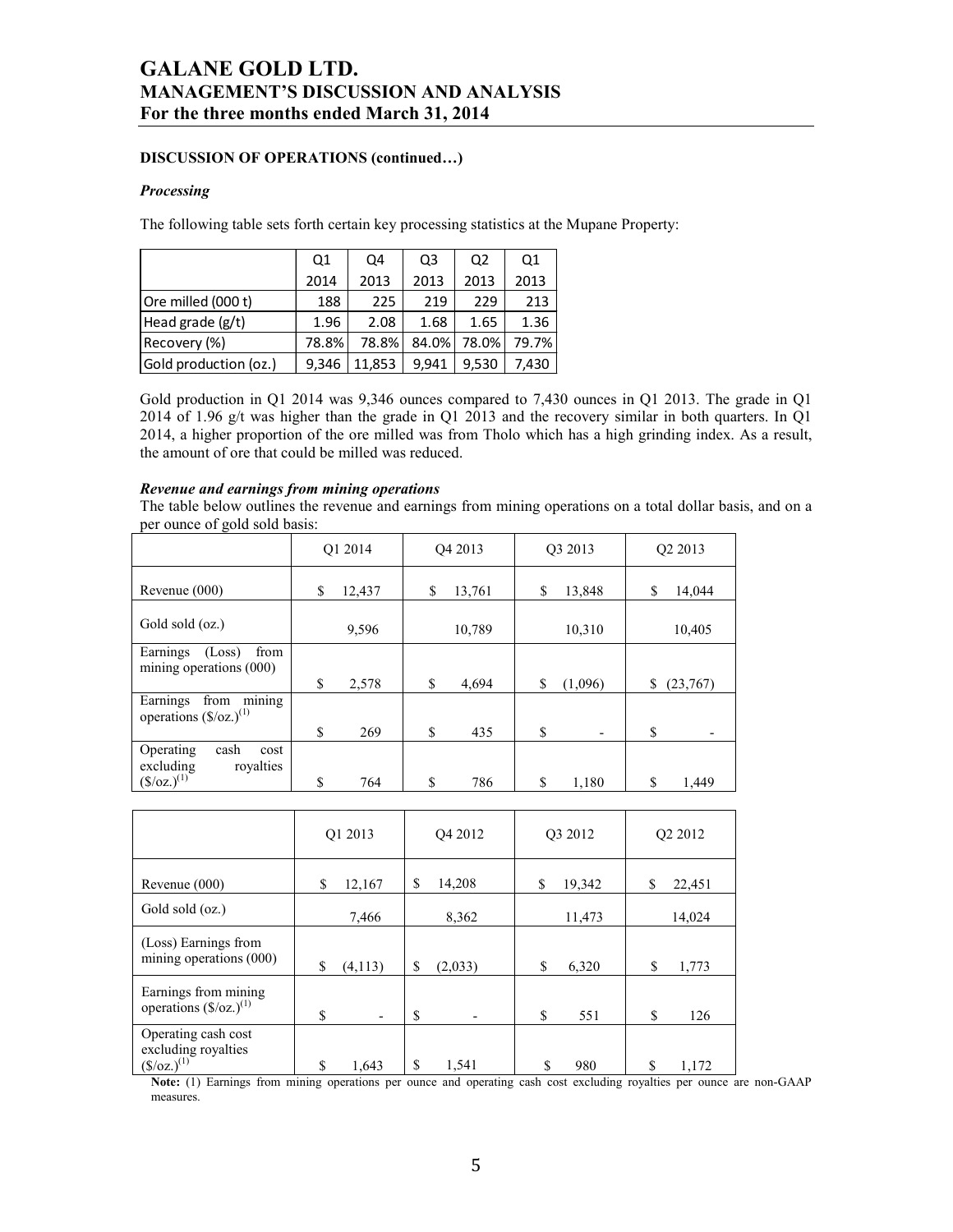## **DISCUSSION OF OPERATIONS (continued…)**

In the three months ended March 31, 2014, the Company generated \$12.4 million in revenue from the sale of 9,596 ounces of gold plus incidental silver at an average combined price of \$1,296 per ounce and earnings from mining operations of \$2.6 million. This compares to \$12.2 million in revenue from the sale of 7,466 ounces of gold plus incidental silver at an average combined price of \$1,630 per ounce and loss from mining operations of \$4.1 million in Q1 2013.

The change in earnings from mining operations from Q1 2013 to Q1 2014 is a result of several factors:

- Gold sales for Q1 2014 were 2,130 ounces more than in Q1 2013. This was coupled with a reduction in the average gold price achieved between the two quarters of \$334 per ounce. As a result revenue was \$0.2 million more in Q1 2014. The increase in ounces sold is due to the increase in the average head grade milled from 1.36 g/t to 1.96 g/t in Q1 2014.
- Mining costs in Q1 2014 were \$2.7 million compared to \$5.7 million in Q1 2013. The variance is mainly due to the reduction in tonnes mined by over 50 per cent in line with the mine plans in operation during each quarter.
- Processing costs decreased to \$4.9 million in Q1 2014 from \$5.8 million in Q1 2013. The actual tonnes milled decreased from 213 thousand tonnes in Q1 2013 to 188 thousand tonnes in Q1 2014.
- General and administration costs in Q1 2014 were \$1.1 million compared to \$1.5 million in Q1 2013
- Depreciation and amortization of \$1.1 million were also recognized in Q1 2014 compared to \$3.3 million in Q1 2013. The reduction in depreciation and amortization was expected as during Q2 2013 the company impaired the carrying value of its assets to reflect the change in its value of the recoverable amount of its cash-generating unit due to the reduction in the gold price.

As a result of the above factors the operating cash cost per ounce (excluding royalties) in Q1 2014 was \$764 compared to \$1,643 per ounce in Q1 2013.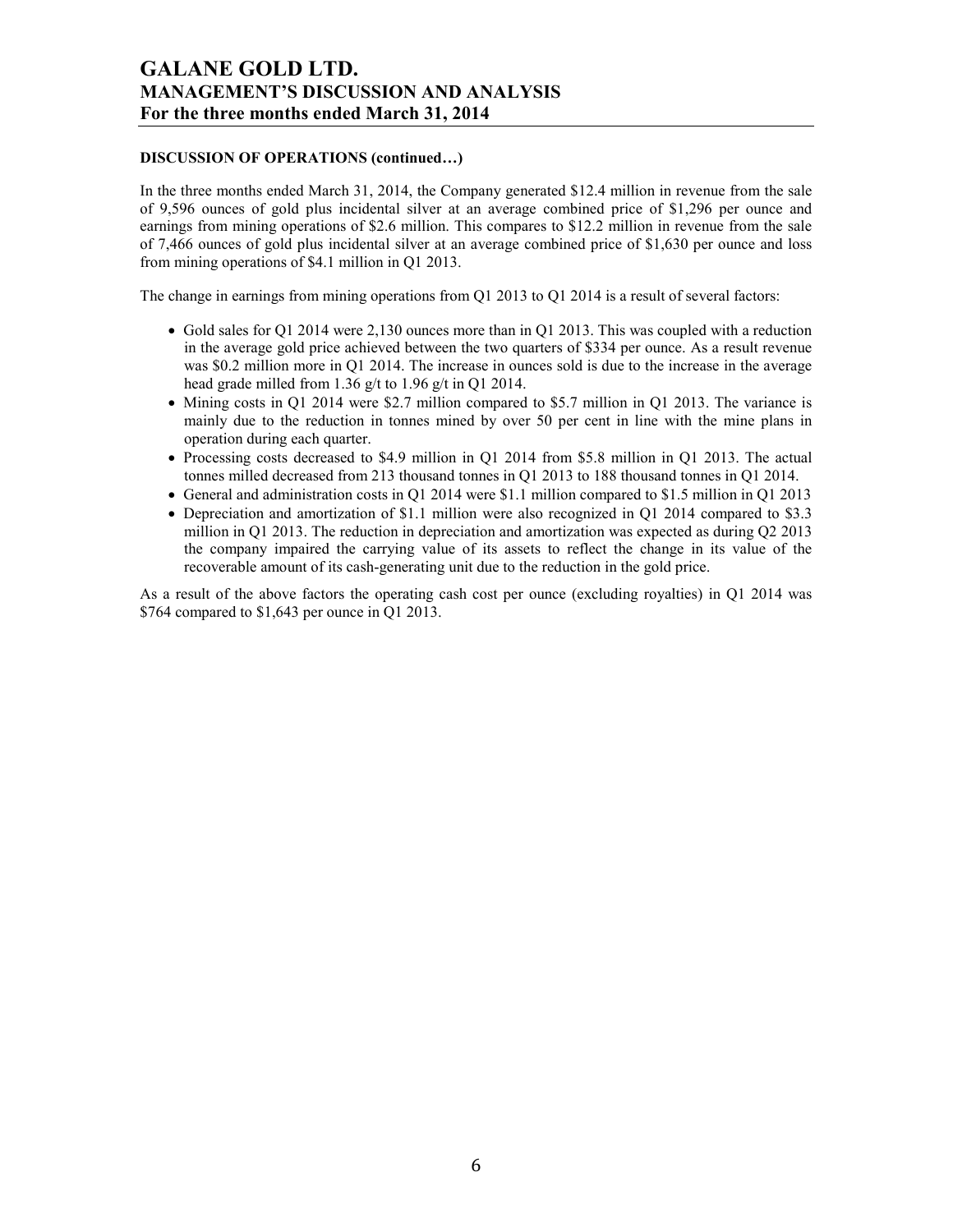## **DISCUSSION OF OPERATIONS (continued…)**

## *Non-Cash Costs:*

## *Earnings*

The earnings comprised of:

| Q1 2014<br>\$2,577,500<br>(33, 013) | Q1 2013<br>\$(4,112,536) |
|-------------------------------------|--------------------------|
|                                     |                          |
|                                     |                          |
|                                     | (39, 839)                |
|                                     |                          |
| (441,091)                           | (559, 913)               |
| (27, 336)                           | (39, 959)                |
| 163,795                             | 281,948                  |
| (36,259)                            | (50, 190)                |
| (3,947)                             | (509, 324)               |
| (78, 594)                           | 843,709                  |
| 2,121,055                           | \$(4,186,104)            |
|                                     |                          |

In Q1 2013 all outstanding warrants expired unexercised and the Company recorded financing income of \$1.0 million on their expiration.

Included in Q1 2013 "other expenses" is a cost of \$0.5 million for staff retrenchment costs in relation to the closure of the Company's in house open pit mining operations which were outsourced.

Corporate general and administration costs totaled \$0.4 million for Q1 2014 (Q1 2013 - \$0.6 million), and includes the following:

|                                | Q1 2014      | Q1 2013   |
|--------------------------------|--------------|-----------|
| Professional Fees              | 101,227      | 120,869   |
| Management fees to<br>officers | 239,585      | 285,047   |
| Investor relations             | 277          | 34,871    |
| Corporate general and          |              |           |
| administration                 | 100,002      | 119,126   |
|                                | 441,091<br>S | \$559,913 |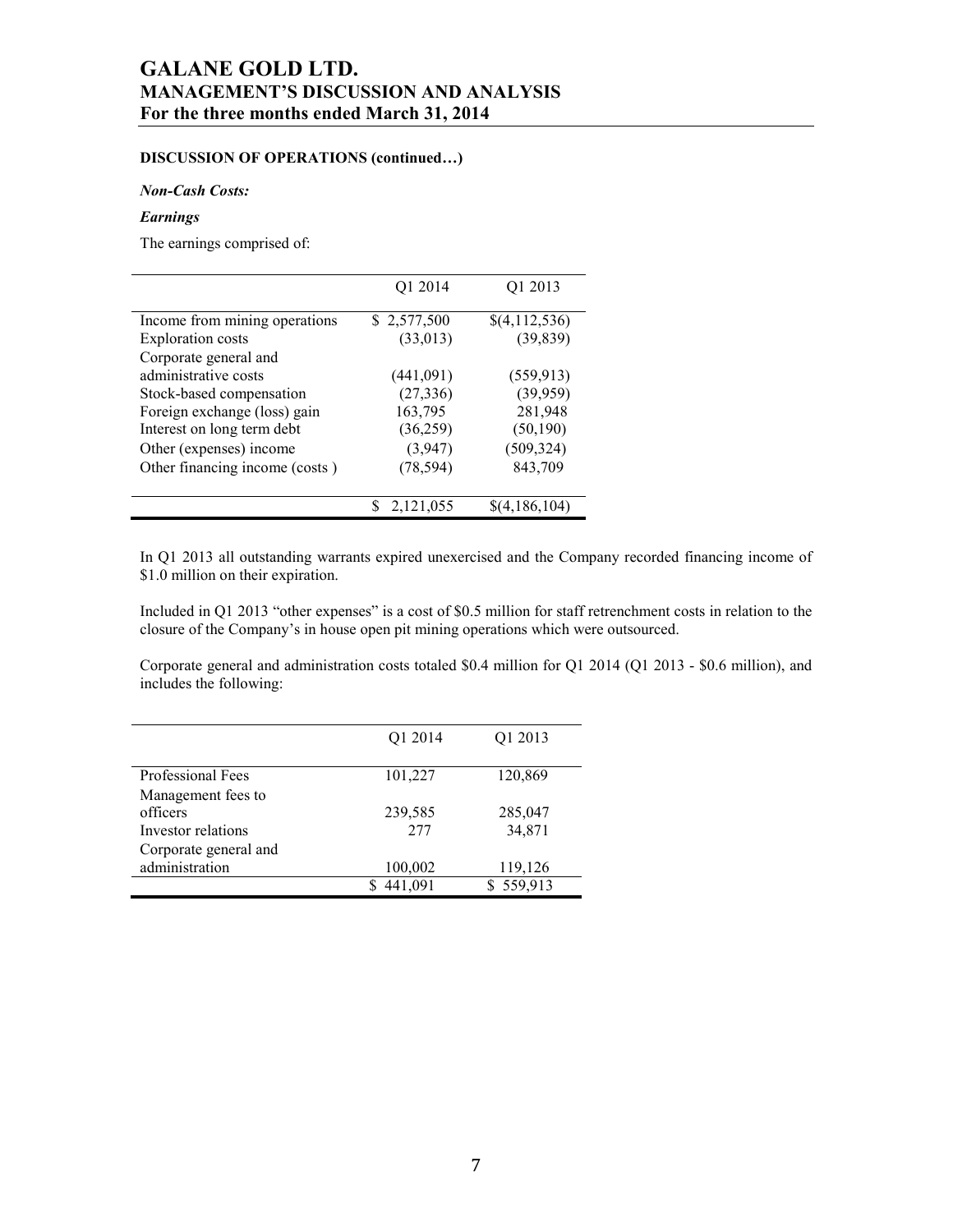## **SUMMARY OF FINANCIAL POSITION**

|                               | March 31,  | December   | September  | June       | March      | December     |
|-------------------------------|------------|------------|------------|------------|------------|--------------|
|                               | 2014       | 31, 2013   | 30, 2013   | 30, 2013   | 31, 2013   | 31, 2012     |
|                               | S          | S          | S          | S          |            | S            |
| Total current assets          | 17,211,476 | 17,414,539 | 13,164,032 | 14,484,706 | 17,776,560 | 25,640,172   |
| Total current<br>liabilities  | 7,768,542  | 10,089,864 | 7,483,353  | 6,322,962  | 6,914,069  | 8,505,399    |
| Working capital               | 9,442,934  | 7,324,675  | 5,680,679  | 8,761,742  | 10,862,491 | 17, 134, 774 |
| Mining assets                 | 25,115,168 | 23,815,440 | 24,856,263 | 25,410,700 | 44,300,330 | 44, 363, 820 |
| Deferred Tax<br>assets        |            |            |            |            | 1,809,000  | 1,809,000    |
| Non-current<br>liabilities    | 5,819,343  | 4,549,746  | 7,569,232  | 8,721,329  | 6,043,739  | 8,233,365    |
| Total shareholders'<br>equity | 28,738,759 | 26,590,368 | 22,967,712 | 24,841,115 | 50,928,082 | 55,074,228   |

Selected Consolidated Statement of Financial Position Data:

In Q1 2014, the Company increased working capital by \$2.1 million from Q4 2013. This was mainly due to movements in total current liabilities:

- an increase in borrowings by \$1.3 million to reflect the movement of the payment of \$1.3 million due to IAMGOLD Corporation ("IAMGOLD") in February 2015 to current liabilities; and
- a decrease in trade accounts payable of \$3.6 million caused by:
	- $\circ$  the movement of \$2.5 million of deferred royalty payments to non-current liabilities to reflect that repayment of the outstanding amount will commence in June 2015.
	- o a reduction in trade creditors of \$1.1 million due to payment of trade creditors at the beginning of January rather than the end of December due to logistical issues.

Mining assets increased by \$1.3 million with expenditure incurred of \$2.0 million on pre-stripping at Golden Eagle and Tawana, \$0.1 million on exploration and \$0.7 million on work in progress, which includes the new screening plant and the infrastructure for Tau underground. This was offset by depreciation of \$1.2 million in the quarter and a reduction in ore stockpiles of \$0.3 million.

Non-current liabilities increased by \$1.2 million with a \$2.5 million increase for deferred royalties being offset by a \$1.3 million reduction in long term borrowings.

Total shareholders' equity increased by \$2.1 million as a result of the net earnings in the quarter of \$2.1 million.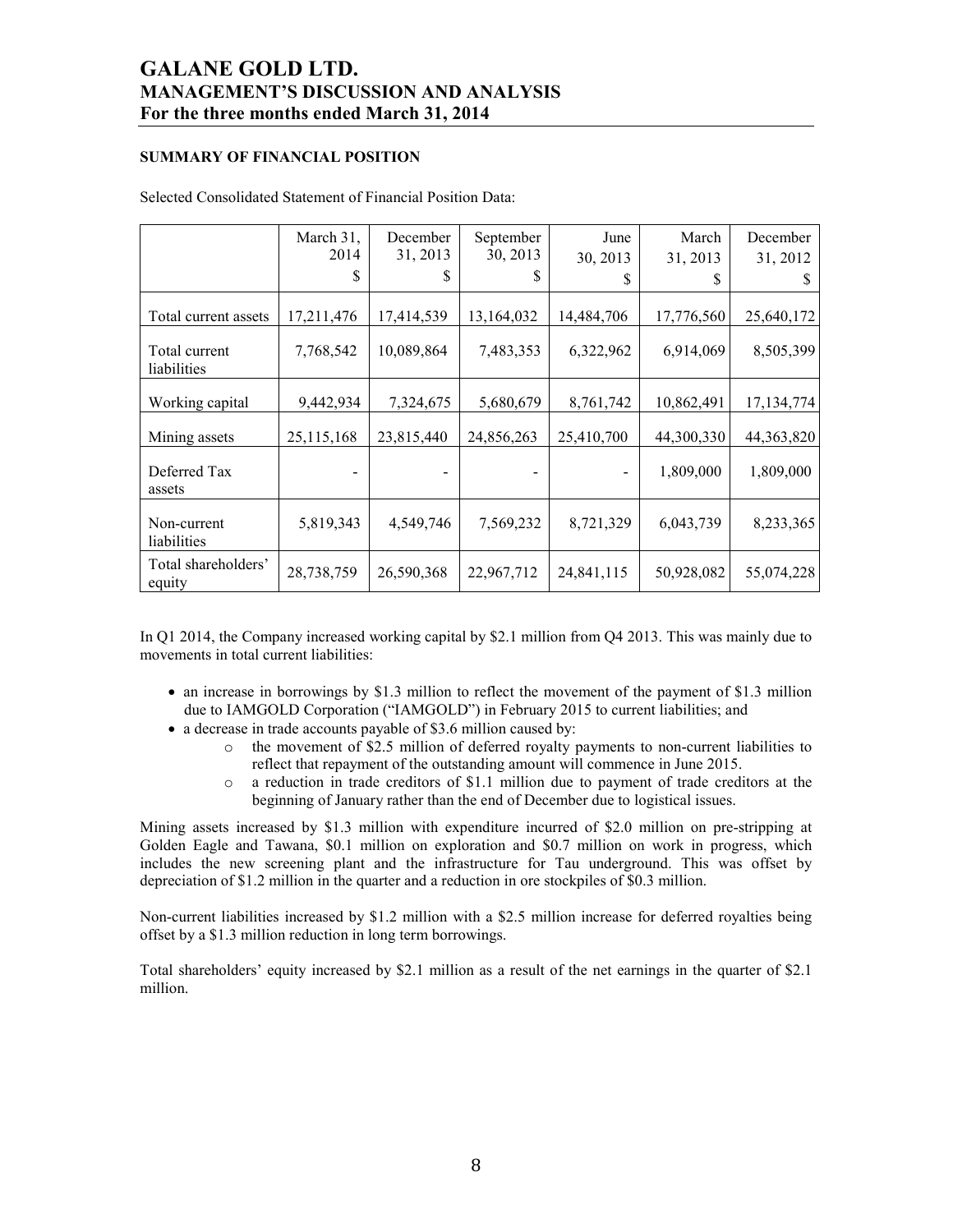## **SUMMARY OF QUARTERLY RESULTS**

The following table summarizes the Company's selected quarterly information for each of the eight most recently completed quarters:

|                                     | Three months ended |              |                |                |  |  |  |  |
|-------------------------------------|--------------------|--------------|----------------|----------------|--|--|--|--|
|                                     | March 31,          | December 31, | September 30,  | June 30,       |  |  |  |  |
|                                     | 2014               | 2013         | 2013           | 2013           |  |  |  |  |
|                                     | S                  | \$           | S              | S              |  |  |  |  |
| Revenue                             | 12,437,196         | 13,760,859   | 13,847,644     | 14,044,253     |  |  |  |  |
| Mining costs                        |                    |              |                |                |  |  |  |  |
| - Cash                              | (8,704,905)        | (9,648,688)  | (13,669,853)   | (15, 723, 290) |  |  |  |  |
| - Non-cash (depreciation,           | (1, 154, 791)      | 581,593      | (1,274,212)    | (22,088,125)   |  |  |  |  |
| amortization and impairment)        |                    |              |                |                |  |  |  |  |
| Total mining costs                  | (9,859,696)        | (9,067,095)  | (14, 944, 065) | (37,811,415)   |  |  |  |  |
| Non Mining Expenses                 | (456, 445)         | (1,328,114)  | (779, 048)     | (507, 436)     |  |  |  |  |
| Earnings (loss)                     | 2,121,055          | 3,365,621    | (1,875,469)    | (24, 274, 598) |  |  |  |  |
| Earnings (loss) per share           |                    |              |                |                |  |  |  |  |
| - Basic                             | 0.04               | 0.07         | (0.04)         | (0.51)         |  |  |  |  |
| - Fully diluted                     | 0.04               | 0.07         | (0.04)         | (0.51)         |  |  |  |  |
| Total assets at end of quarter      | 42,326,644         | 41,229,978   | 38,020,296     | 39,895,406     |  |  |  |  |
| Total liabilities at end of quarter | 13,587,885         | 14,639,611   | 15,052,585     | 15,044,291     |  |  |  |  |
| Total equity at end of quarter      | 28,738,759         | 26,590,368   | 22,967,711     | 24,841,115     |  |  |  |  |

|                                                                         | Three months ended          |                             |                               |                             |  |  |  |
|-------------------------------------------------------------------------|-----------------------------|-----------------------------|-------------------------------|-----------------------------|--|--|--|
|                                                                         | March 31,<br>2013           | December 31,<br>2012        | September 30,<br>2012         | June $30$ ,<br>2012         |  |  |  |
|                                                                         | \$                          | S                           | \$                            | S                           |  |  |  |
| Revenue                                                                 | 12,166,886                  | 14,207,894                  | 19,342,231                    | 22,450,684                  |  |  |  |
| Mining costs<br>- Cash<br>- Non-cash (depreciation and<br>amortization) | (13,006,181)<br>(3,273,241) | (14,094,210)<br>(2,147,918) | (11, 536, 132)<br>(1,485,727) | (17,755,928)<br>(2,921,369) |  |  |  |
| Total mining costs                                                      | (16, 279, 422)              | (16, 242, 128)              | (13,021,859)                  | (20,677,297)                |  |  |  |
| Non Mining (Expenses) Income                                            | (73, 568)                   | (1,929,832)                 | 135,646                       | (1,413,607)                 |  |  |  |
| Earnings (loss)                                                         | (4,186,104)                 | (2,145,066)                 | 7,759,010                     | 359,780                     |  |  |  |
| Earnings (loss) per share<br>- Basic<br>- Fully diluted                 | (0.08)<br>(0.08)            | (0.04)<br>(0.04)            | 0.16<br>0.15                  | 0.08<br>0.08                |  |  |  |
| Total assets at end of quarter                                          | 63,885,890                  | 71,812,992                  | 72,455,700                    | 66,242,588                  |  |  |  |
| Total liabilities at end of quarter                                     | 12,957,808                  | 16,738,763                  | 17,852,160                    | 19,398,057                  |  |  |  |
| Total equity at end of quarter                                          | 50,928,082                  | 55,074,228                  | 54,603,540                    | 46,844,531                  |  |  |  |

#### **Note:**

(1) Information for all periods is presented in accordance with IFRS and in U.S. dollars.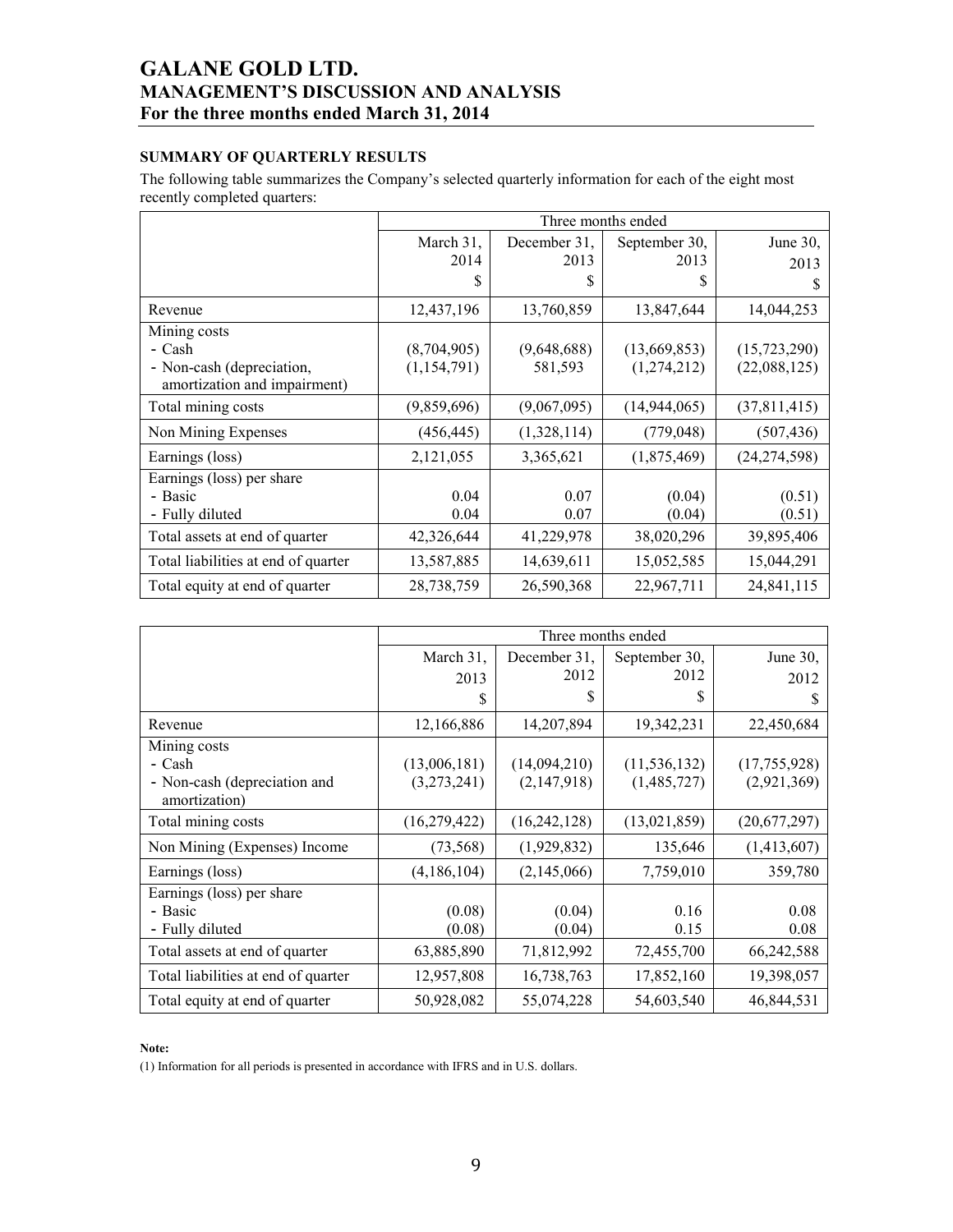## **EXPLORATION**

The Company is conducting a comprehensive exploration program over a large number of prospects contained within its mining leases and exploration tenements which cover the bulk of the Tati greenstone belt in Botswana. Exploration has covered the following areas during Q1 2014:

- Jim's Luck During Q1 2014 work at Jim's Luck focused on exposures of the newly discovered Western Parallel (WP) in the trenches excavated and sampled (but not assayed) in 2013. Detailed geological mapping of the trenches and re-logging of the available drill core shows that the whole of the Jim's Luck mineralised system is a series of three parallel strata-bound gold reefs, two in Banded Ironstone horizons, a third (the WP) in a sheared quartz sericite schist bounded on one side by a marker limestone unit. The combined stratigraphic sequence has a total strike of some 12.5 km. Of the 873 samples collected from the trenches, 653 were submitted for gold and arsenic assays late in Q1 2014 and results are awaited.
- Central Complex The above work on Jim's Luck revealed the possibility that the WP may extend southwards to the Central Complex where previous detailed soil sampling yielded a coherent anomaly covering some 1.5 km of strike. This has been located in the field and three trenches have been marked out for excavation early in Q2 2014.
- Tekwane Work on the Tekwane gold in quartz rubble was completed with the return of assay results from the bedrock samples collected from the base of the pits. These show that the gold in bedrock is confined to narrow veinlets of quartz and is not distributed within the felsic rock itself.
- High Grade Small Deposits Limited mining has been carried out on N24 at Map Nora and more broken ore remains to be collected and delivered to Mupane. A number of historic rock dumps around Map Nora have been identified and sampled and await delivery to Mupane. In addition a proposal is being compiled for the Government of Botswana on the treatment of the shaft water at Map Nora to enable dewatering of the old workings.
- Indexing of the archive material at the exploration office is nearing completion.

## **LIQUIDITY AND CAPITAL RESOURCES**

The Company defines capital as consisting of shareholder's equity, being comprised of issued capital stock, contributed surplus and deficit and long term debt. The Company's objectives when managing capital are primarily to support the creation of shareholder value, but also to ensure that the Company is able to meet its financial obligations as they become due. The Company has not declared or paid any dividends on its Common Shares.

In order to fund the business activities intended in its current business plan, management expects that the Company's mining operations will continue to provide positive cash flow from its operations that is more than sufficient to support its corporate expenses, capital expenditure requirements and exploration activities. As described above under "Summary of Financial Position", at March 31, 2014, the Company had \$9.4 million in working capital and generated \$3.2 million in cash flow from operations for the period ended March 31, 2014. A continuation of these results is expected to provide sufficient capital to the Company to fund annual operating expenses, capital commitments budgeted and the exploration program contemplated until the end of 2014.

The revenue of the Company is dependent upon the spot price of gold. At the current level of operating costs, the Company would continue to generate positive cash flow on an annual basis from operations even if there was a 20% reduction in the spot price of gold as at March 31, 2014.

The Company's officers and senior management take full responsibility for managing the Company's capital and do so through monthly meetings and regular review of financial information. The Company's Board of Directors is responsible for overseeing this process.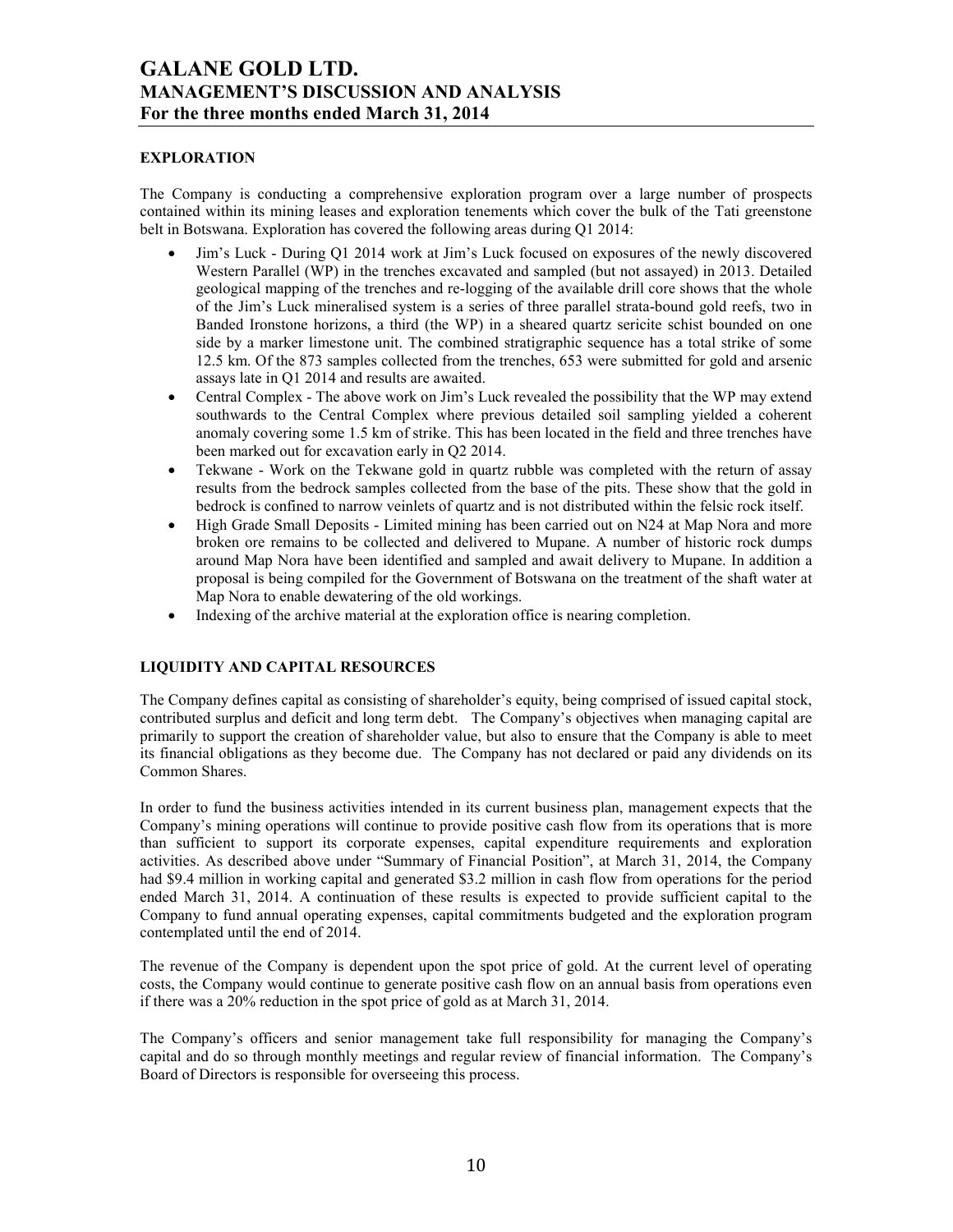## **ENVIRONMENTAL DISCUSSION**

The mining activities of the Company can give rise to obligations for site restoration and rehabilitation. Restoration and rehabilitation work can include land rehabilitation and site restoration. The extent of work required and the associated costs are dependent on the requirements in the local jurisdiction and the interpretations of the requirements by relevant authorities.

Provision for the cost of the Company's restoration and rehabilitation program is recognized at the time that environmental disturbance occurs. When the extent of disturbance increases over the life of an operation, the provision is increased accordingly. Costs included in the provision encompass obligated and reasonably estimable restoration and rehabilitation activity expected to occur progressively over the life of the operation and at the time of closure in connection with disturbances at the reporting date. Routine operating costs that may impact the ultimate restoration and rehabilitation activities such as waste material handling conducted as an integral part of a mining or production process are not included in the provision. Costs arising from unforeseen circumstances, such as the contamination caused by unplanned discharges, are recognized as an expense and liability when the event gives rise to an obligation that is probable and capable of reliable estimation.

Restoration and rehabilitation provisions are measured at the expected value of future cash flows, discounted to their present value and determined according to the probability of alternative estimates of cash flows occurring for each operation. Discount rates used are the ones most appropriate for the location of the mine. Significant judgments and estimates are involved in forming expectations of future activities and the amount and timing of the associated cash flows. Those expectations are formed based on existing environmental and regulatory requirements. As at March 31, 2014, the amount reflected in the Company's restoration and rehabilitation provision is \$3.2 million (on an undiscounted basis, the total payments are estimated at \$3.8 million) which was calculated by an independent contractor.

The value of the provision is progressively increased over time as the effect of discounting unwinds, creating an expense recognized as part of finance costs. Potential changes in the laws and regulations could have an adverse risk on the actual restoration costs that the Company could incur in the future.

## **FINANCIAL INSTRUMENTS**

The Company's financial instruments consist of cash, trade and other receivables, accounts payable and accrued liabilities, interest bearing loans and borrowing. The fair value of the Company's trade and other receivables, and accounts payable and accrued liabilities approximate their carrying value, which is the amount disclosed on the balance sheet dates due to their short-term maturities or ability of prompt liquidation. Cash, under the fair value hierarchy, is based on level-one quoted prices in active markets for identical assets or liabilities. The Company's other financial instruments, specifically interest bearing loans and borrowings are recorded at amortized cost using the effective interest rate method.

Strategic and operational risks are risks that arise if the Company fails to identify opportunities and/or threats arising from changes in the markets in which the Company operates. These strategic opportunities or threats arise from a range of factors that might include changing economic and political circumstances and regulatory developments and competitor actions. These risk factors are more fully addressed under the "Risks and Uncertainties" section of this MD&A.

Credit risk is the risk that one party to a financial instrument will cause a loss for the other party by failing to discharge an obligation. The Company is subject to normal industry credit risks. The Company currently has no trade receivables for the purchase of the gold it produces, and other receivable balance consists of amounts outstanding on tax credits from governmental authorities, each of which are expected to be paid in the near term at face value. The Company's exposure to credit risk is minimal.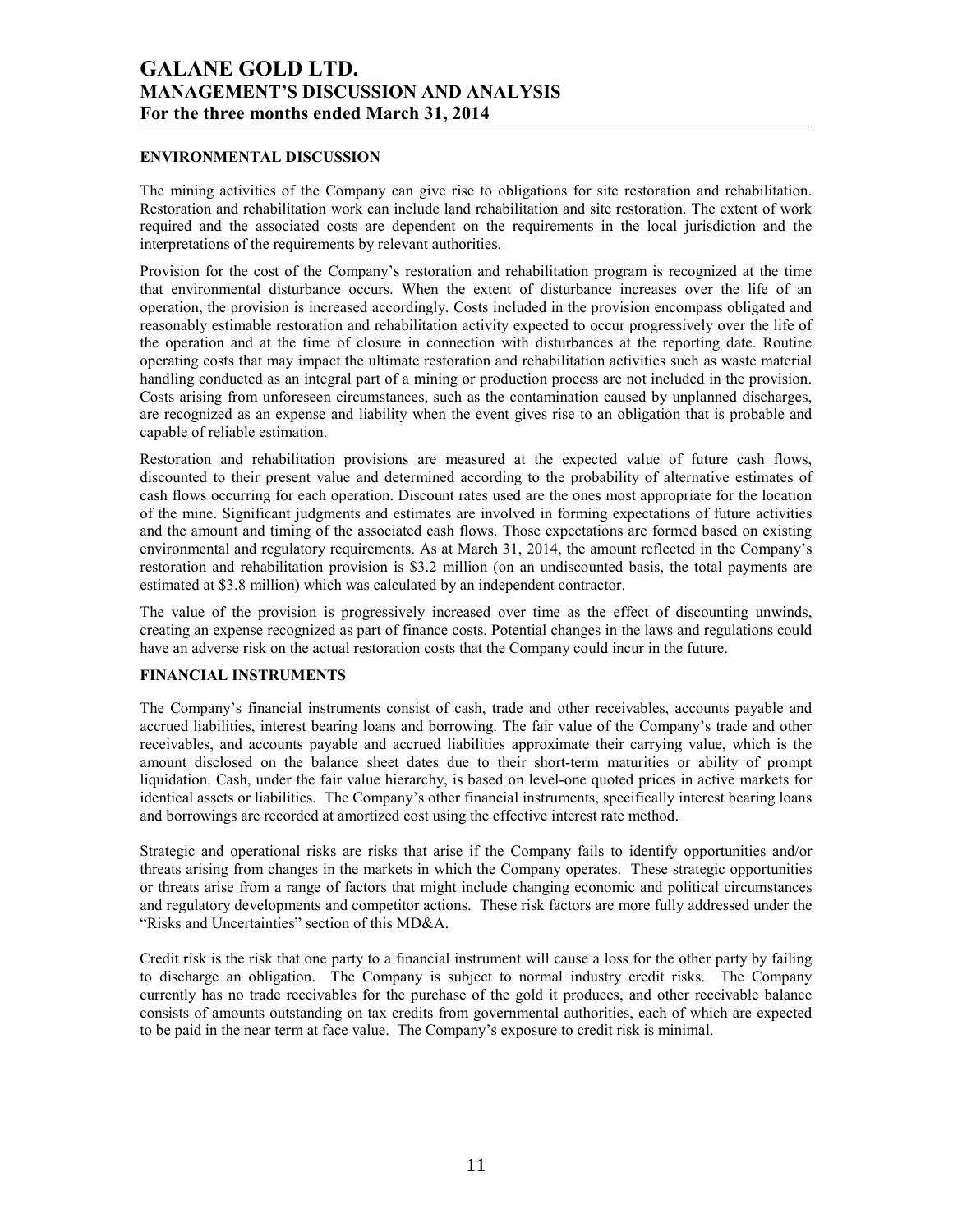## **FINANCIAL INSTRUMENTS (continued…)**

Liquidity risk is the risk that an entity will encounter difficulty in meeting obligations associated with financial liabilities. The Company's approach to managing liquidity risk is to ensure that it will have sufficient liquidity to meet liabilities when due. As at March 31, 2014, the Company had a cash, gold inventory and receivables balance of \$17,211,476 (December 31, 2013 - \$17,414,539) to settle current liabilities of \$7,768,542 (December 31, 2012 - \$10,089,864). All of the Company's financial liabilities have contractual maturities of less than 30 days and are subject to normal trade terms. The Company has sufficient working capital to meet its short-term business requirements. See "Liquidity and Capital Resources" section for further commentary on the Company's liquidity risks.

Interest risk is the risk that the fair value of future cash flows will fluctuate as a result of changes in market risk. The Company's sensitivity to interest rates is currently immaterial.

Currency risk is the risk that the fair value or future cash flows of a financial instrument will fluctuate because of changes in foreign exchange rates. The Company's operations are in Botswana and Canada and its functional currency is U.S. dollars. The international nature of the Company's operations results in foreign exchange risk as transactions are denominated in foreign currencies, including the Botswana Pula, the South African Rand and Canadian Dollars. The operating results and the financial position of the Company are reported in U.S. dollars. The fluctuations of the operating currencies in relation to the U.S. dollar will, consequently, have an impact upon the reported results of the Company and may also affect the value of the Company's assets and liabilities. The Company monitors the volatility of foreign exchange rates and will hedge its currency risk if it determines that the need arises.

Market risk is the risk that the fair values or future cash flows of the Company will fluctuate because of changes in market commodity rates. The Company's efforts are currently focused on the production of gold. As such, the Company's future cash flows and valuation of its future mineral assets will be exposed to market risk on the price fluctuations of gold as a commodity.

## **ISSUED AND OUTSTANDING SHARE CAPITAL**

The Company's authorized capital consists of an unlimited number of Common Shares, of which 52,660,622 Common Shares are issued and outstanding as of the date of this MD&A. On a diluted basis, the Company has 56,695,622 Common Shares outstanding as of the date of this MD&A, assuming the exercise of 4,035,000 outstanding stock options pursuant to the Company's stock option plan.

The Company adopted the share purchase plan ("SPP"), which was approved by shareholders at the annual and special meeting of the Company on June 12, 2012. Under the terms of the SPP, each participating officer, director, or employee that has been employed with the Company or its subsidiaries for at least six months is entitled to receive the matching number of Common Shares acquired pursuant to the SPP at no cost to such officer, director or employee. Subject to certain conditions, such deferred matching shares will be issued to the participating officers, directors or employees over a three-year period following the date of the purchase of the qualifying shares. As of the date of this MD&A, the participating officers, directors and employees of the Company may be issued an aggregate of 439,328 deferred matching shares in three equal tranches over a three-year period.

On April 8, 2014 the Company issued an aggregate of 1,375,000 common shares to the former shareholders of The Northern Lights Exploration Company (Pty) Ltd. ("NLE"). The Company entered into an agreement (the "NLE Agreement") dated July 27, 2011 with the shareholders of NLE to acquire all of its issued and outstanding shares. NLE owns the rights to a number of exploration licenses near the Company's Mupane Property. On April 7, 2014, the independent members of the Board determined that the resource target for the first milestone in the NLE Agreement was met, waived the requirement to confirm the mineral resource by way of a NI 43-101 technical report and approved the issuance of 1,375,000 common shares by the Company.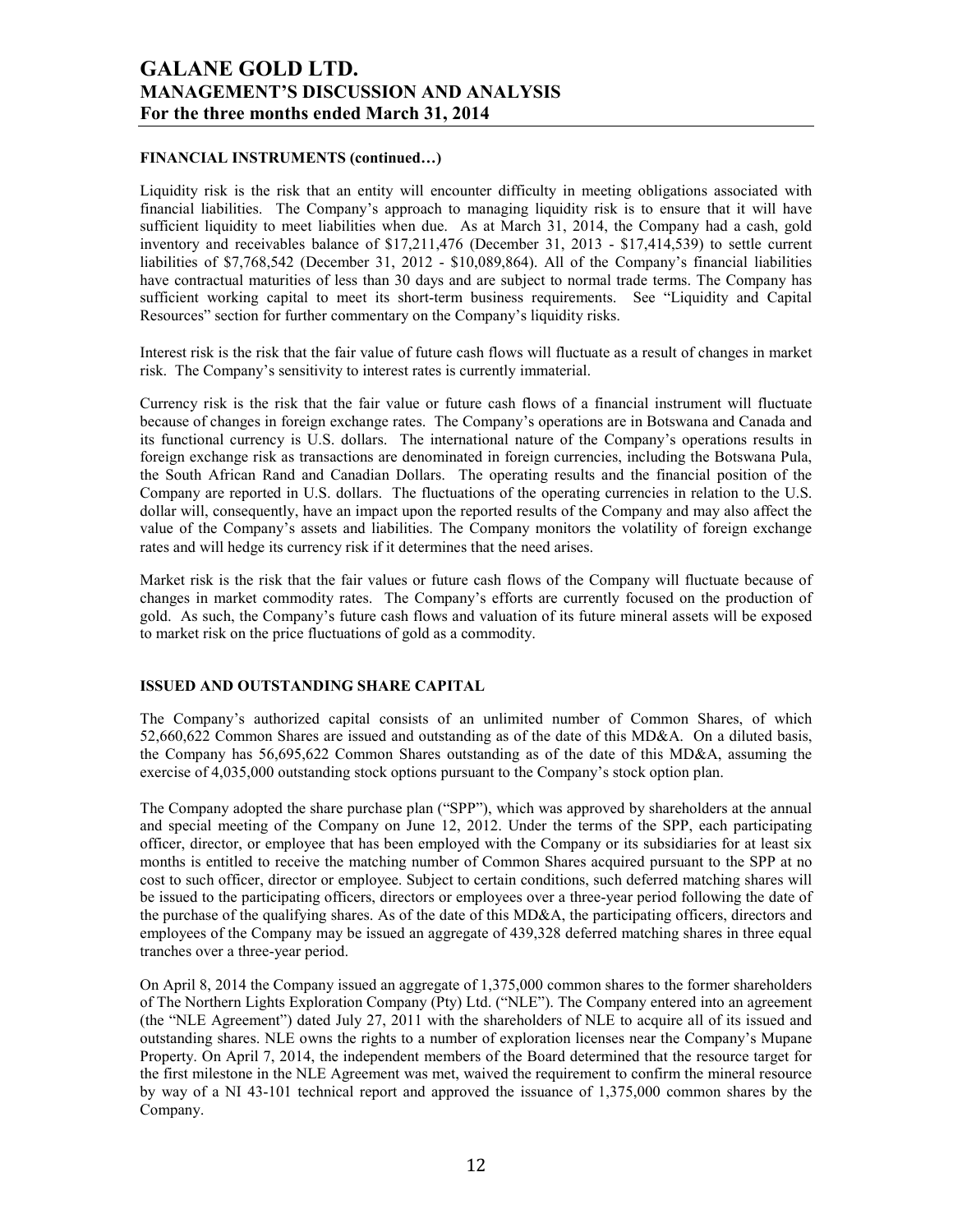On March 22, 2013, the Company issued an aggregate of 2,500,000 Common Shares to the Chairman and the former CEO of the Company pursuant to the terms of performance share agreements dated August 30, 2011.

## **TRANSACTIONS WITH RELATED PARTIES**

During the three months ended March 31, 2014, the following related party transactions occurred:

- Charles Byron, a director of the Company:
	- o Mr Byron may be entitled to 4,200,000 of the 8,750,000 common shares that are payable pursuant to the NLE acquisition;
	- o The Company paid rent of \$1,464 for office premises to Great African Services (Pty) Ltd., a company owned by a consortium of individuals that includes Charles Byron (March 31, 2013 - \$5,882);
- IAMGOLD, a shareholder with significant influence, by holding in excess of 20% of the common shares of the Company:
	- o During the three months ended March 31, 2013 the Company paid \$1,266,667 in cash representing the initial payment on the interest bearing note to IAMGOLD (March 31, 2014 - \$nil);
	- o The Company accrued \$36,529 representing the interest payable on the interest bearing note to IAMGOLD (March 31, 2013 - paid \$57,000 in cash).

## **FUTURE ACCOUNTING POLICIES**

#### **IFRS 9- Financial Instruments**

The IASB has issued IFRS 9, Financial Instruments, which is a four-part project proposing to replace IAS 39, Financial Instruments: Recognition and Measurement. The IASB agreed that the mandatory effective date should no longer be annual periods beginning on or after January 1, 2015, but rather be left open pending the finalization of the impairment and classification and measurement requirements. The Company will evaluate the impact of the change to its financial statements based on the characteristics on its financial instruments at the time of adoption.

## **NEW AND AMENDED ACCOUNTING POLICIES**

#### **IFRIC 21 – Levies**

IFRIC 21 provides guidance on the accounting for levies in accordance with the requirements of IAS 37 – Provisions, Contingent Liabilities and Contingent Assets. The Company adopted IFRIC 21 in its financial statements for the period beginning January 1, 2014 and it did not have a material impact on the financial statements.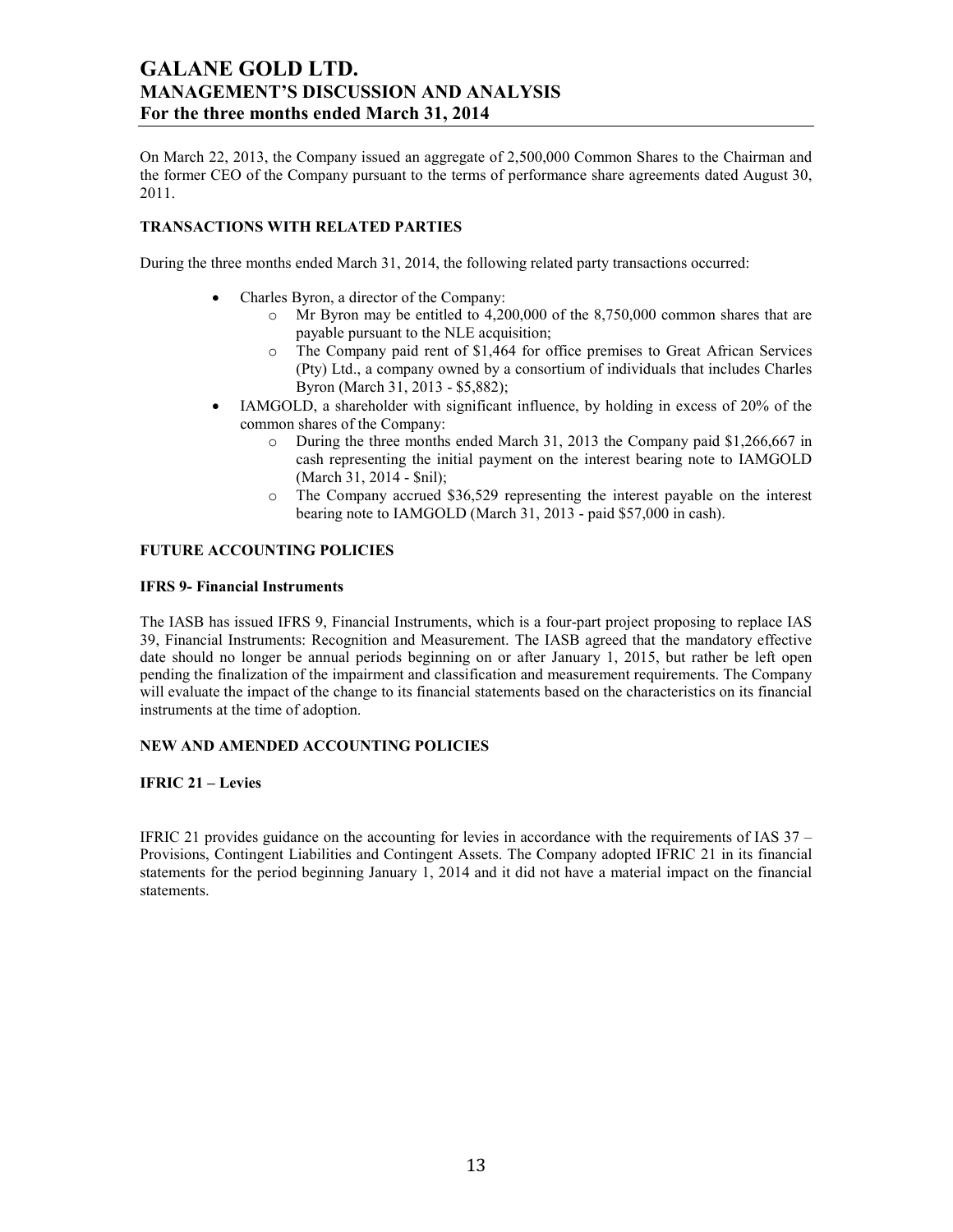## **COMMITMENTS**

As at the date of this MD&A, the Company had the following commitments:

### **(a) Royalty expenses**

Production from the Company's Mupane operation is subject to third party royalties (included in mining costs) of 5% of revenues based on market prices at the date of shipment. For the three month period ended March 31, 2014, the Company accrued \$623,514 in royalties (March 31, 2013 – paid \$614,434).

### **(b) Operating contractual obligations**

The Company has operating lease obligations which relate to obligations in 2014 for land operating lease agreements as follows:

| $\bullet$ | Incurred during the three month period ended March 31,2014 | \$93.617    |
|-----------|------------------------------------------------------------|-------------|
| $\bullet$ | To be incurred in the remainder of 2014                    | \$260,310   |
| $\bullet$ | To be incurred 2015-2018                                   | \$1,290,060 |

### **(c) Claims**

The Company is subject to two known employment-related litigation actions, and management with the assistance of outside legal advisors has assessed the potential outcome of the litigation. At this time it has been determined that any potential payment will not be material.

The Company is also subject to the possibility of revised tax assessments for some years. The Company does not believe that, should unfavourable decisions arise from any review of its tax filings, that any amount it might be required to pay will be material. No amounts have been provided for in the Financial Statements.

## **OFF-BALANCE SHEET ARRANGEMENTS**

The Company currently has no off-balance sheet arrangements.

## **RISKS AND UNCERTAINTIES**

The Company is subject to various business, financial and operational risks that could materially adversely affect the Company's future business, operations and financial condition and could cause such future business, operations and financial condition to differ materially from the forward-looking statements and information contained in this MD&A. For a more comprehensive discussion of the risks faced by the Company, please refer to the Company's annual MD&A for the year ended December 31, 2013, available at www.sedar.com.

#### **APPROVAL**

The Board of Directors of the Company has approved the disclosure contained in this MD&A.

## **ADDITIONAL INFORMATION**

Additional information relating to the Company can be found on SEDAR at www.sedar.com.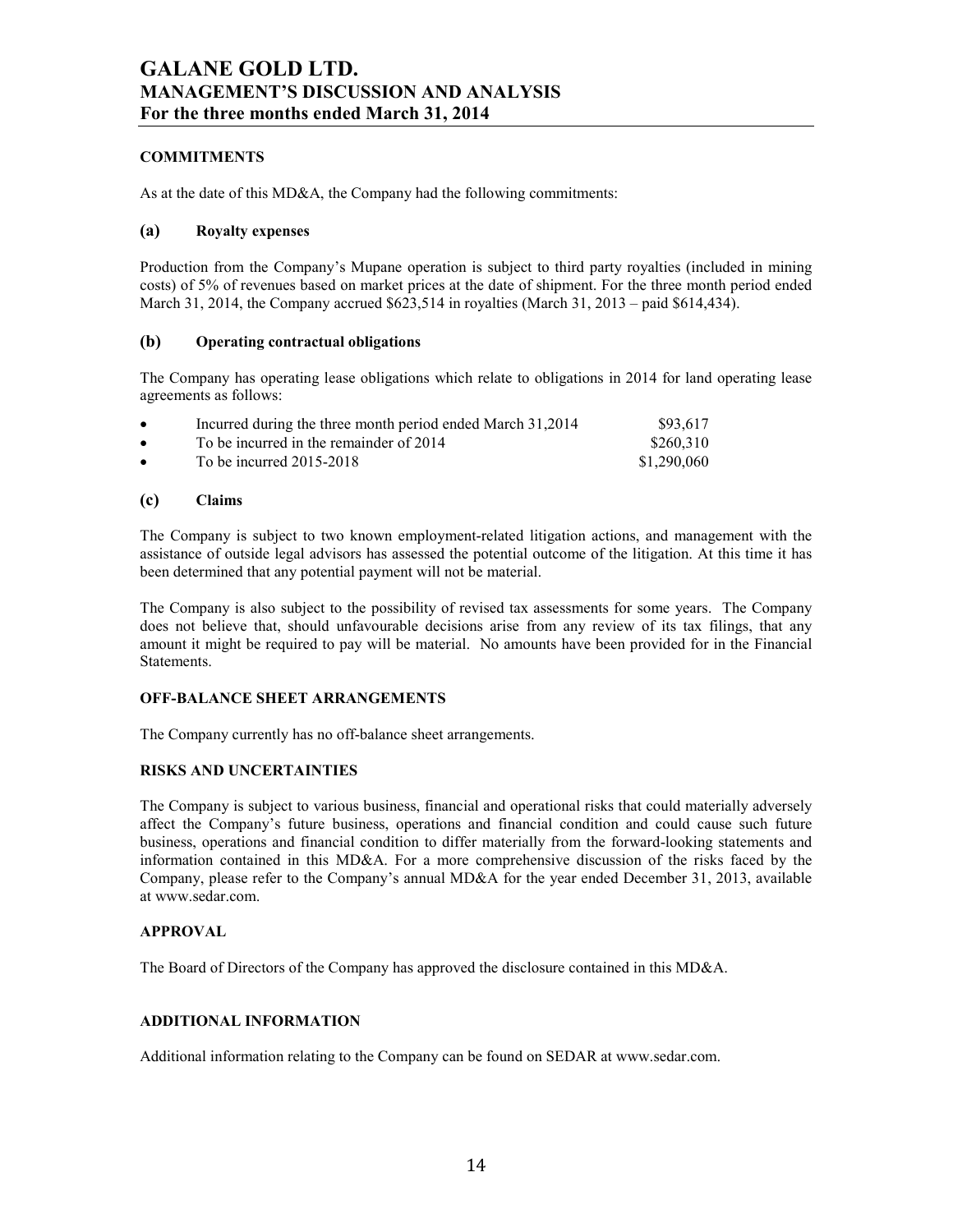### **SUPPLEMENTAL INFORMATION TO MANAGEMENT'S DISCUSSION AND ANALYSIS**

#### **Cash costs**

The Company's MD&A often refers to operating cash cost per ounce, and operating cash cost excluding royalties per ounce, all non-GAAP performance measures, in order to provide investors with information about measures used by management to monitor performance. This information is used to assess how well the producing gold mines are performing compared to plan and prior periods, and also to assess the overall effectiveness and efficiency of gold mining operations. Cash cost figures are calculated in accordance with a standard developed by the Gold Institute, which was a worldwide association of suppliers of gold and gold products and included leading North American gold producers. The Gold Institute ceased operations in 2002, but the standard is still an accepted standard of reporting cash costs of gold production in North America. Adoption of the standard is voluntary, and the cost measures presented herein may not be comparable to other similarly titled measures of other companies. Cash cost includes mine site operating costs such as mining, processing, administration, and attributable realized derivative gain or loss, but are exclusive of impairment, amortization, reclamation, and exploration and development costs. Cash cost excluding royalties is cash cost less royalties. Operating cash cost is the total cash cost less those costs capitalized as attributable to the removal of excess waste in developing new resources. Operating cash cost excluding royalties is operating cash cost less royalties. These costs are then divided by the Company's ounces of gold produced to arrive at the cash cost measures on a per ounce basis. These measures, along with sales, are considered to be key indicators of a company's ability to generate operating earnings and cash flow from its mining operations.

These measures of cash costs do not have any standardized meaning prescribed by IFRS and differ from measures determined in accordance with IFRS. They are intended to provide additional information and should not be considered in isolation or as a substitute for measures of performance prepared in accordance with IFRS. These measures are not necessarily indicative of net earnings or cash flow from operations as determined under IFRS.